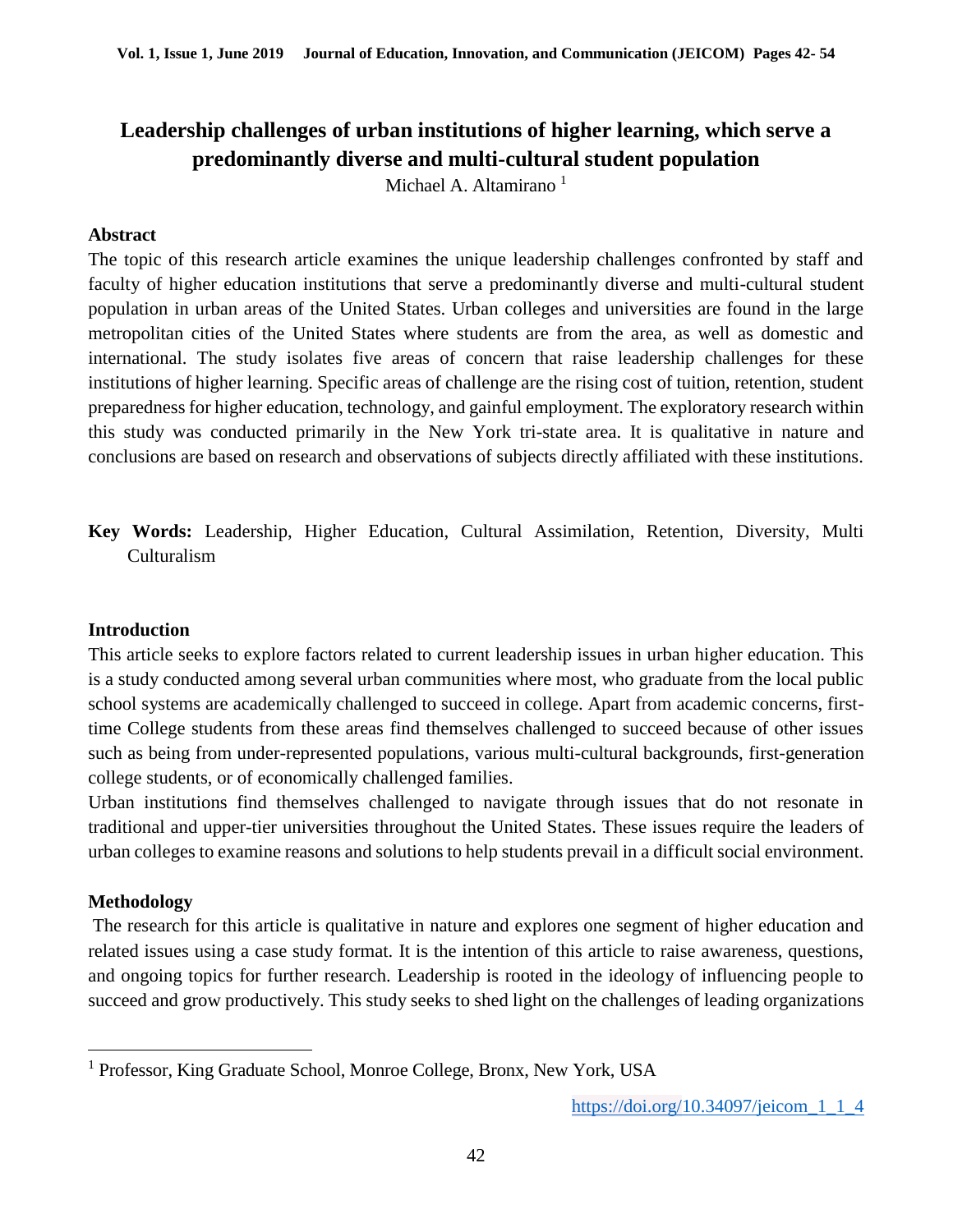of higher education in an urban community. Data for this research was acquired from interviews conducted of urban higher education stakeholders such as executives, staff, faculty, and students. The scope of data is intentionally broad for the sake of acquiring a deeper understanding of issues pertaining to the article's topic. Participants of the study represented the following community of stakeholders:

- Four academic deans
- Two associate professors
- Two adjunct instructors
- Three full-time student
- Five part-time or continuing education student

Before meeting with participants, they all received correspondence outlining the topic of this study discussing contemporary/future issues regarding leadership in higher education. The selected group is directly involved within this community of urban higher education in order for information to be relevant and revealing. Participants were asked a few specific open-ended questions and were encouraged to expound liberally.

- Describe your experience working with or attending a college that serves a multi-cultural community.
- Describe the student learning experience.
- Describe the challenges for faculty teaching students from diverse multicultural backgrounds.
- Do you have any additional comments or issues regarding challenges in urban education?
- Is the urban college graduate, adequately prepared for professional life after college?

Participants were very cooperative, although some had more time than others to sit down for at least 30 minutes. There was an expectation that some or all questions would lead into other issues, and they did. After an analysis of all responses, emergent themes and issues were revealed pertaining to this topic. The findings of this study are presented in a salient manner. The emergent issues of this study are

- 1. The rising cost of tuition
- 2. Student retention
- 3. Student preparedness for higher education
- 4. Technology
- 5. Gainful employment

This exploration will attempt to look at these issues objectively and offer practical recommendations based on respondents and analysis. Recommendations offered in this paper are without a test for validity but are presented in hope that they will serve as themes for further research and exploration.

## **The Rising Cost of Tuition**

The rising cost of tuition is a major source of concern for the respondents, along with other issues associated with it. There is a major concern with the enduring and sometimes un-manageable debt students acquire through education loans and repayment of federal and state grants caused by students withdrawing from courses or universities in general. According to several respondents and facts, student debt is at epidemic proportions. College graduates find themselves in the middle of an abundant but poor paying job market partly because many lack experience to go with their education. According to one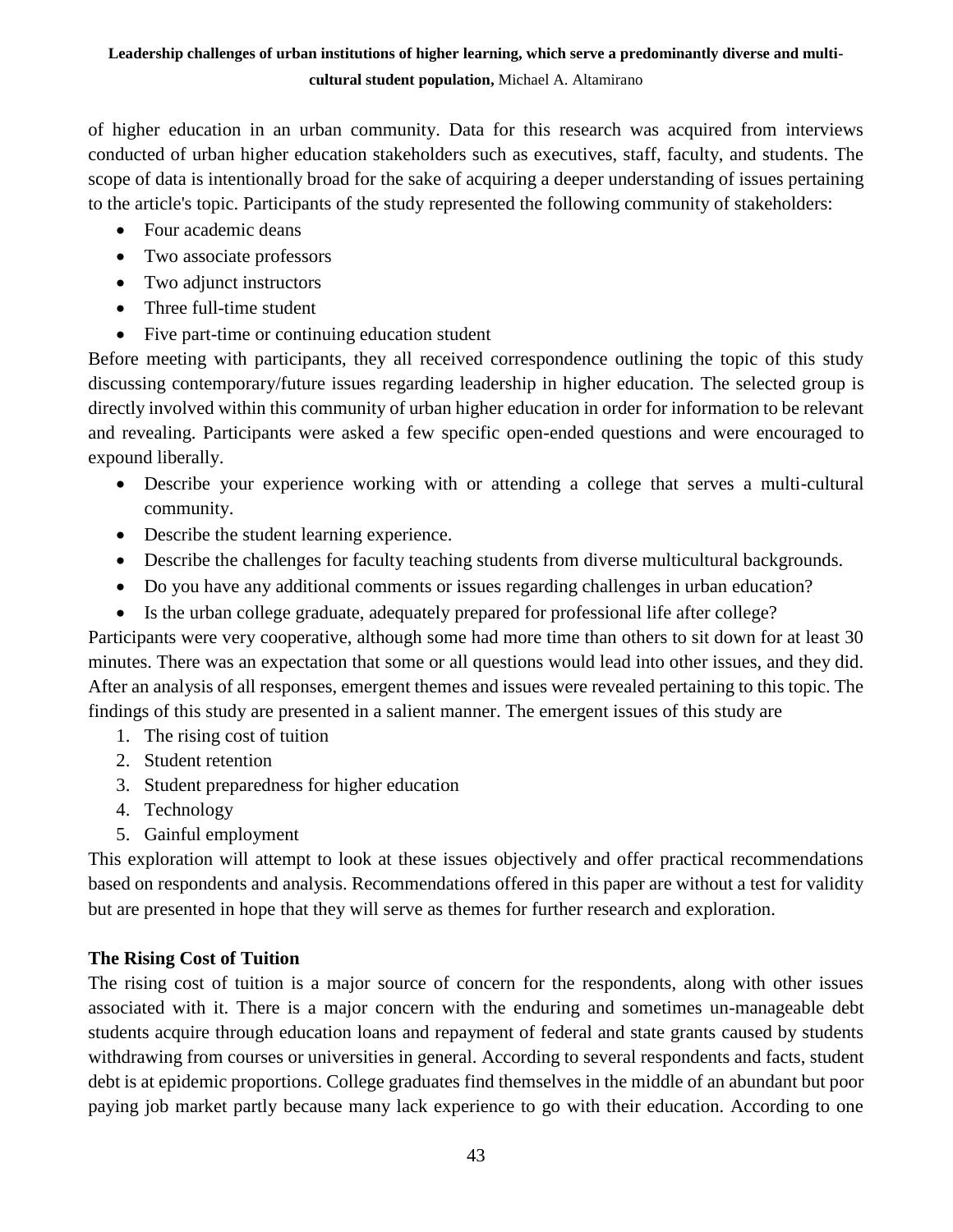student participant, "the loans we have to pay back are equivalent to the mortgage of a small house that we can never afford to live in."

An issue in urban cities that relates to demography is the dichotomy between the very wealthy and the very poor. For example, in New York City, most of the economically challenged residents are from African-American and Hispanic-American backgrounds. There is a direct correlation between education and levels of poverty in the world, as suggested by the economic philosopher Adam Smith in 1776 (1976). According to one respondent, Professor B, "poverty just creates more poverty. It would make sense that education is the key to rising above this. Regretfully, most of the students that do graduate from college find themselves in debt before they can even find a job within their discipline."

Another exasperating issue here is the large percentage of students who never complete their college studies and find themselves in debt with student loans and other financial assistance that they have to pay back. The United States federal government is unforgiving in this regard. The same government will guarantee loans knowing that most students will not graduate from college (Chen 2012). In large urban cities, loans are an issue, but there is also the issue of federal and state grants. These grants become the liability of the student if the student drops out in the middle of a semester or before they complete their degree (Dynarski & Scott-Clayton, 2013).

There are various reasons why this happens and why there are concerns. One participant of this study, Dean A, adds

"One reason is poor education in financial planning. Most of our students are from impoverished backgrounds. They are from single-parent households with more than two siblings in the picture. Parents are often receiving public assistance from the government, and there is usually no financial planning learned by anyone in the household. The parents are usually in debt and students enter college with no real idea that they eventually have to pay back the money they receive for their education, by way of loans. They will often become victims of lending institutions that engage in predatory lending practices."

This quickly becomes a critical issue because student loan debt is the second largest debt in this country after home mortgages (Statista, 2018) at 1.44 trillion dollars. Respondents did offer some recommendations to help students navigate this issue

#### **Recommendations**

This is a difficult matter to resolve because tuition rates will continue to rise. In fact, the price of most things eventually rises. High tuition affects everyone, especially the economically challenged in urban populations. I believe the federal government can make a difference. According to statistics, only 7% of recent college graduates come from lower income levels, but they are the ones amassing the most debt (Mah, 2013). According to respondent, Professor A, "this is because many students enter college as a means of improving their lives, unfortunately many of those who dropout are from poor economic situations."

The current government's solution is to keep guaranteeing loans for education and federally funding schools based on performance. This means that some of the schools receiving government help are ones that need it the least. Because of poor performance, many politicians have made it their mission to block aid to for-profit colleges, which serve a predominant urban and international student population. The last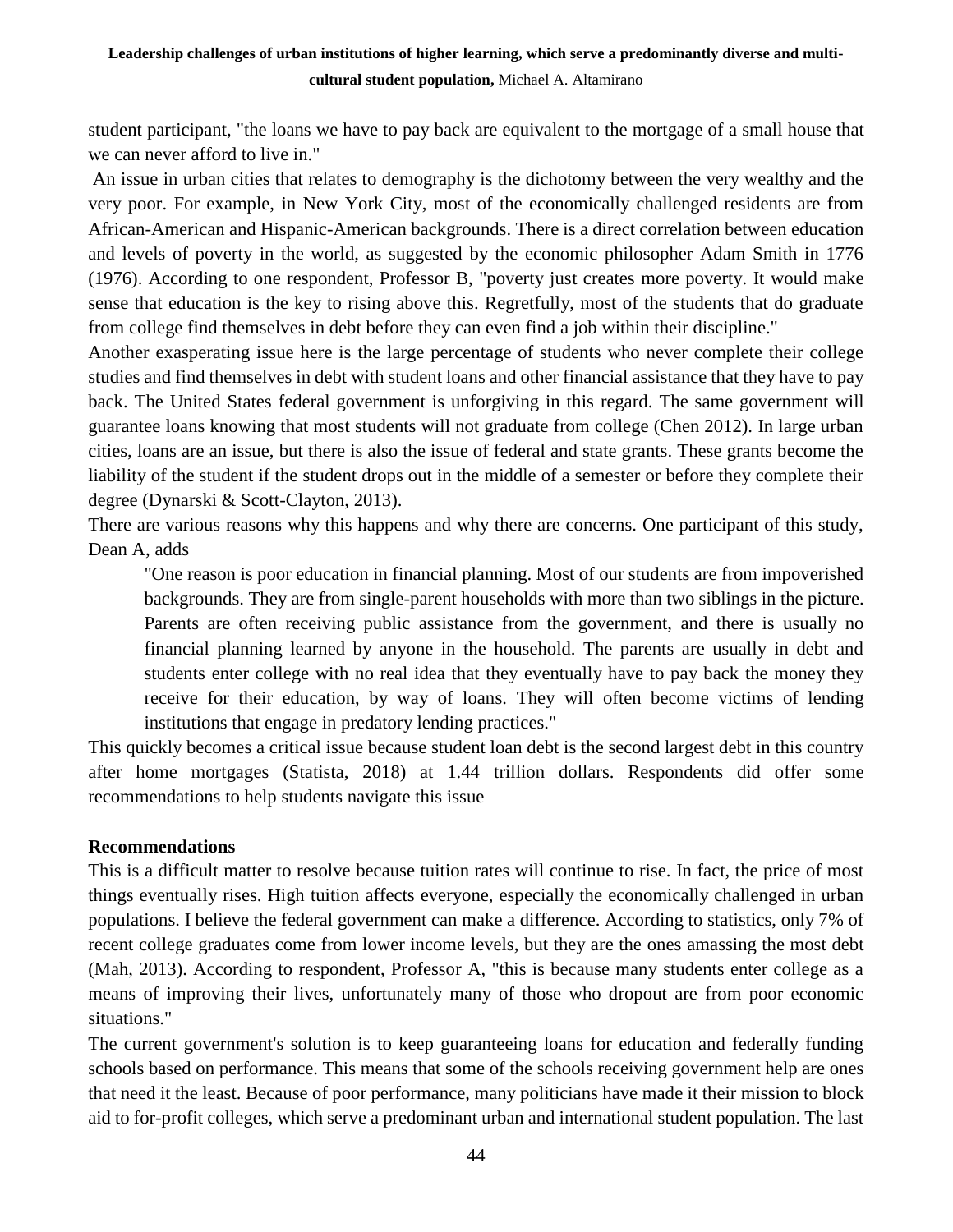Presidential Administration (Democratic) had been critical because of high college dropout rates. The Current presidential administration (Republican) is a supporter of for-profit colleges but many members of the opposition party are not. This is ironic because the majority of students that attend these for-profit schools are the under-represented members of society that the Democratic Party wants to represent. Policies that make the pursuit of higher education challenging, greatly hinder the ability of these students to move up the economic and social ladder.

Academic Dean C suggests a limit on government aid to schools that financially do not need it and increase aid to for-profit schools and community colleges that serve students from the inner city, urban areas, such as New York City. One dean from an [unnamed] for-profit school in the Bronx, with a student population of over 90% members of under-represented groups, describes how they cannot financially compare to an upper tier school like the University of Michigan in physical size, financial worth, and student population. According to the University of Michigan's website, 4.6% of their enrolled students are black, and less than 6% of their enrolled students are Hispanic (Student Life Research, 2016). Compared to Barrio College [pseudonym], a for-profit college where 44% of enrolled students are Black or African American, and 36% are of Hispanic origin (Big Future, 2016). The difference is evident and resonant. If it were not for small urban colleges, many minority students would not get a college education. This then uncovers a discussion of diversity and economic disparity where two major groups, Hispanics, and Blacks, are suffering most of the consequences.

With increased funding, smaller urban colleges can offer more financial aid and educational programs that can improve the academic achievement of their students. Student Respondent C supports the idea of more funding to smaller colleges if they also agree not to raise tuition in exchange for receiving more government aid. This would be one alternative to controlling rising tuition costs. Increased aid will not affect upper tier universities because students that are more eligible for government aid are not their target student market. At present, such an idea would need the support from government leaders. This would mean that the colleges serving these populations must produce quantifiable reports to support their cause. Many sides could benefit from such an approach, but in the end, students from urban areas will benefit greatly and have an opportunity to improve their future economic outlook.

## **Student Retention**

Student retention refers to the concept of keeping students enrolled in college in order to improve degree completion rates. Adjunct Participant B stated, "I must admit that I never think of this topic, only when a student withdraws from one of the courses I teach. I suppose this is because I look at this on a micro level, but school officials are looking at this from a broader perspective." Retention is a major success factor because most students who enter a college or university do not graduate. The national average is 33%, and in some cases like New York State, for example, the average is 21.4% (NCHEMS, 2014). These statistics can seem alarming and this does not include the number of students who never even go to college. In some instances, the issues discussed in this study overlap, one reason students drop out of college is that of cost, and yet another reason is that many are academically unprepared.

Many other factors affect retention. According to StateUniversity.com (2018), the following are issues that contribute to rising dropout rates:

Students enter college with a blind eye and low expectations of academic demands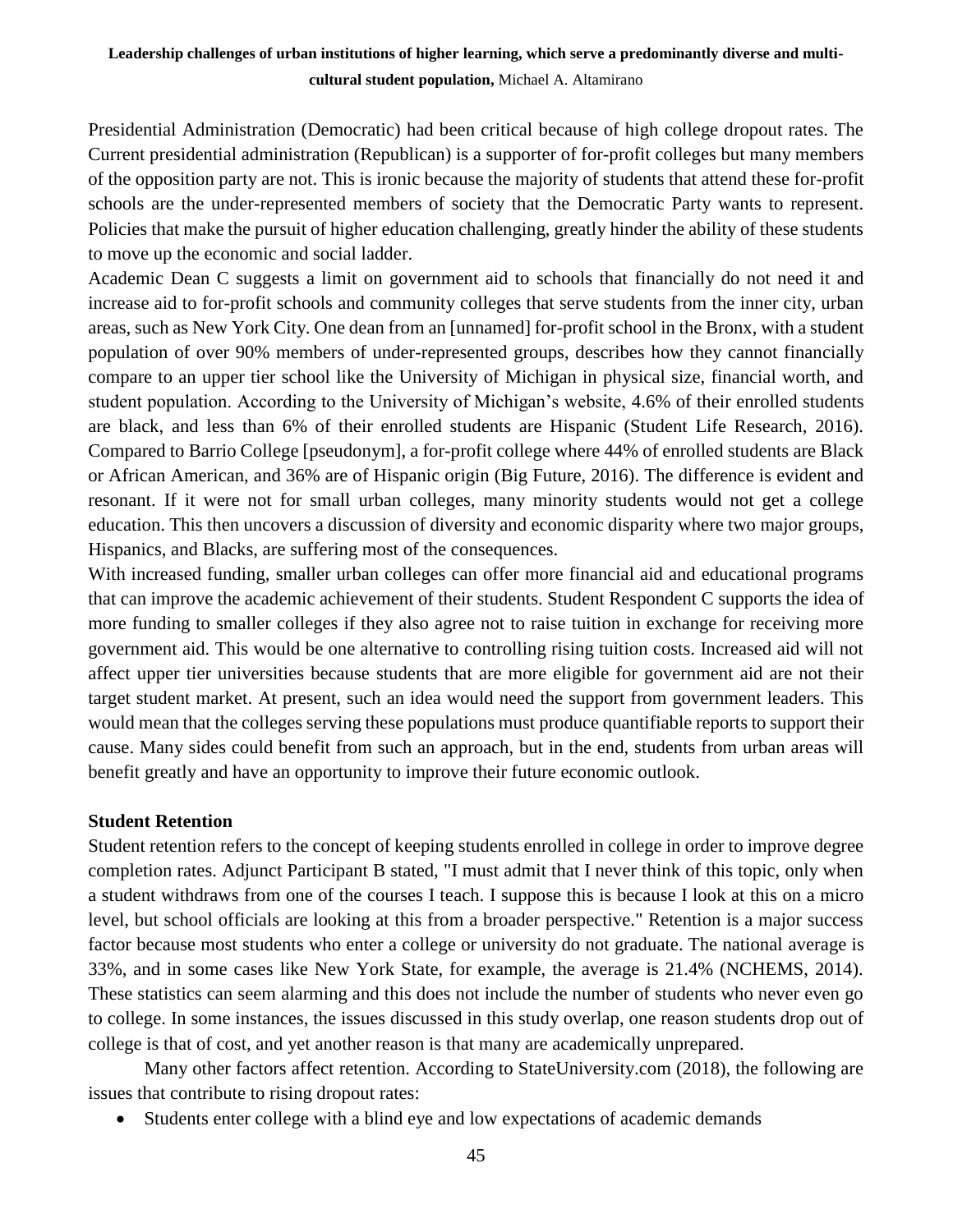**cultural student population,** Michael A. Altamirano

- Life situations and other outside demands
- The party animal
- Broken relationships
- Homesickness
- Job force: short-term vs. long-term
- No individual attention or guidance

As an example, most students that graduate from the New York City school system, and go to college, are commuter students. Many do not meet the academic requirements to get into upper tier universities. Therefore, their only academic alternative is to enter into the New York City University system, which has community colleges and four-year schools in every borough. This makes attending college convenient, but the college experience for many NYC residents is wrought full of obstacles. In a paper presented in 2012 at the 8th Annual Symposium at The University of Oklahoma:

"Eighteen percent of CUNY community college students support at least one child, and 76% are from households with annual incomes below \$40,000…34% spend at least six hours per week providing care for other people and 52% work at least part-time. All of these factors are associated with a decreased likelihood of postsecondary success." (Kolenovic, Linderman, & Mechur-Karp, 2012)

According to Student Participant A, "I can personally attest to how growing up in the New York City school system is not easy. Most students are on some kind of public assistance, and the rest have to work to make ends meet. Add to this the personal problems we all go through living here." Student Participant A eloquently describes the calamity of "personal problems" that are common among urban students who use this vague description as an excuse to not complete work or worse even, to quit school. According to Participant Professor B,

"Every time I hear this [personal problems], I am compelled to pause and take a moment to counsel the student by affirming that "personal problems" or "life issues" are constant. No one is immune, not even the instructor. Some get it and, unfortunately, some do not. The system of higher education is a machine that operates seven days a week, 24 hours a day. Many of NYC's urban students have a difficult time balancing all aspects of their life. Colleges in this area could intervene more to retain more students."

#### **Recommendations**

From a leadership perspective, student retention should start with the college administration and be supported by course instructors. It is understandable how college represents a life threshold for many individuals. It is a rite of passage for students transitioning into adulthood. Traditional institutions take a "hands-off" approach to governing students. Meaning, students orientate themselves to college and adult life with little intervention from the institution. This approach works well at larger, more traditional universities where the majority of the student population is from a middle-class economic population or higher. This is not the case for most urban students. Most come from impoverished, single parent homes. The responsibility of self-directed education can be overwhelming to students who are accustomed to a more formal structured educational system.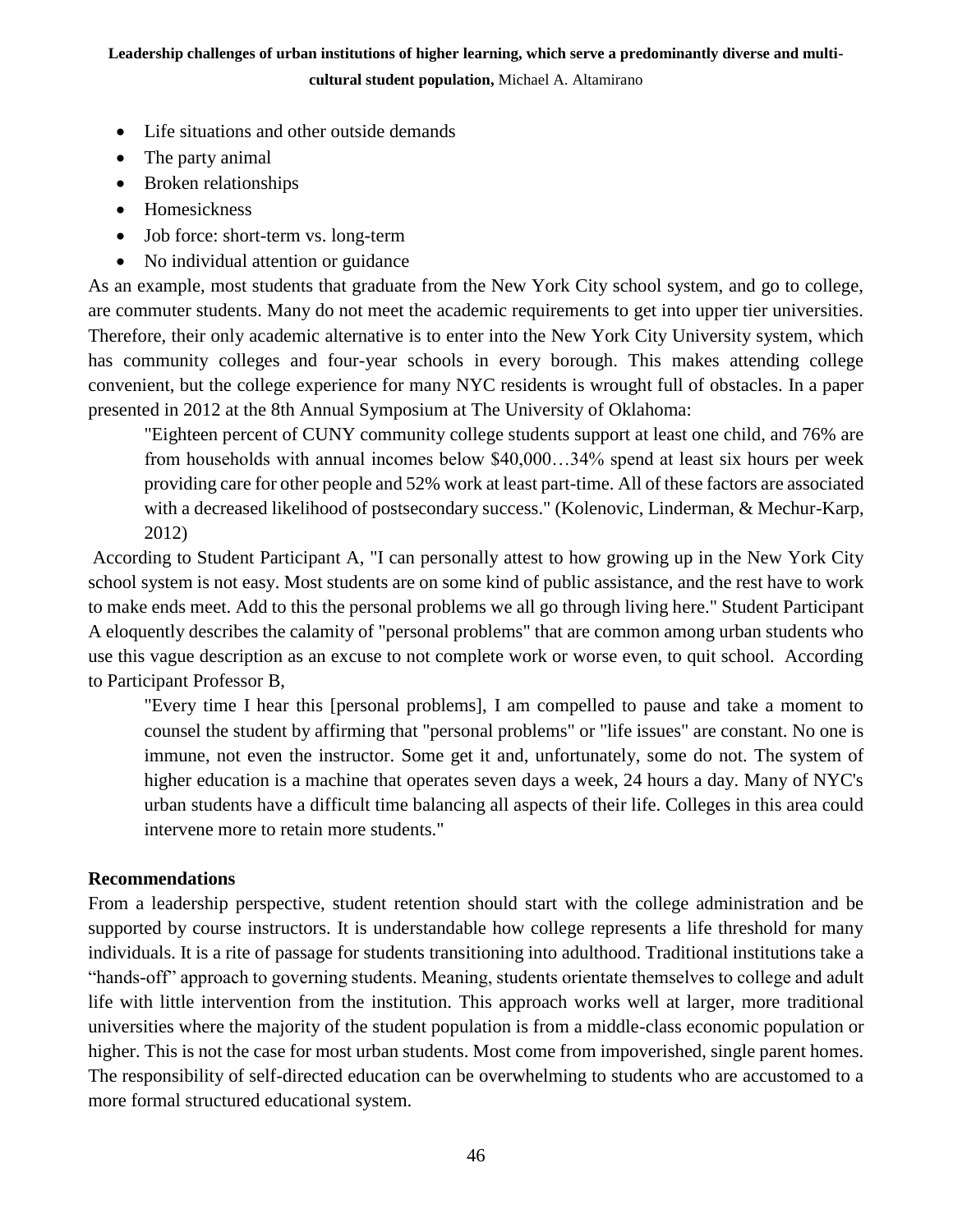Many urban colleges operate on a trimester schedule because it keeps students attending classes almost year round with the benefit for students, who stay the course, to graduate in less than four years. This is a concept that most of the for-profit schools incorporate. The City University of New York system, however, operates more traditionally and their retention rate suffers because students have a three-month break from school in the summer. Many find jobs and do not come back. Regardless of how the semesters are structured, NYC colleges could benefit from offering more personalized attention to students. They could start by keeping track of student attendance. Making this a policy and having professors incorporate it into their grading schematic will help to identify students at risk of failing and dropping out. Colleges should urge professors to reach out to students that are at risk of failing and urging these students to return to class. This would mean slightly more work, but if successful, the extra effort could result in higher retention and increased enrollment.

Many instructors might object to the idea of contacting students reminding them to attend class or inquire as to their absence from class. Participant Dean C, who is from a for-profit college states,

"I find this to be an effective way of keeping students in school. I do it often, and I encourage my professors to do so as well. I believe students genuinely appreciate the concern I have for their well-being. I do not have to do this, but I believe that reaching out to a student in need is a socially responsible act. It can be time-consuming, but I find that it enriches my spirit. Just last Sunday, I was wrapping up an online course. Students in this particular course had to complete an online final exam with an 11:00 PM deadline. I logged in at 9:00 PM to see if all the students had completed their exam. To my surprise, six had not. I proceed to call them, and they all had forgotten about the exam. Two of the students live outside the U.S.; one lives in Antigua, and the other in Jamaica. They were genuinely thankful I called them because they all would have failed if they had not taken this exam. I do not know if they would have dropped out of school if they failed but I have to believe that completing a course helps motivate an individual to complete what they started."

#### **Student Preparedness for Higher Education**

Student preparedness is a critical issue that is associated with retention. Most of the respondents in this study described, in one form or another, how most students who enter the City's community colleges or for-profit colleges must take and pass remedial courses before they can even take any credit courses. In a report published in 2017, 80% of NYC's HS graduates need to take remedial math and English before they can enter the CUNY community colleges (Educationdive, 2017). If students do not possess minimum academic foundations before attending college, it makes sense that dropout rates will continue to rise. According to Participant Adjunct A, "I teach, based on assignment, in four colleges. Two are private institutions, one is a community college, and the other is a for-profit school. I see the difference. The two private schools have high academic standards and high retention, whereas the community college and the for-profit college have low academic standards and poor retention."

Urban students that are not prepared for the rigors of a college education are often starting in an unsettled manner, especially since most students graduating from the public education system are of Hispanic or Black origin. In an effort to emphasize this further, 51% of Caucasian graduates and 56% of Asian-Americans are academically qualified and prepared to attend college. In comparison, statistics outline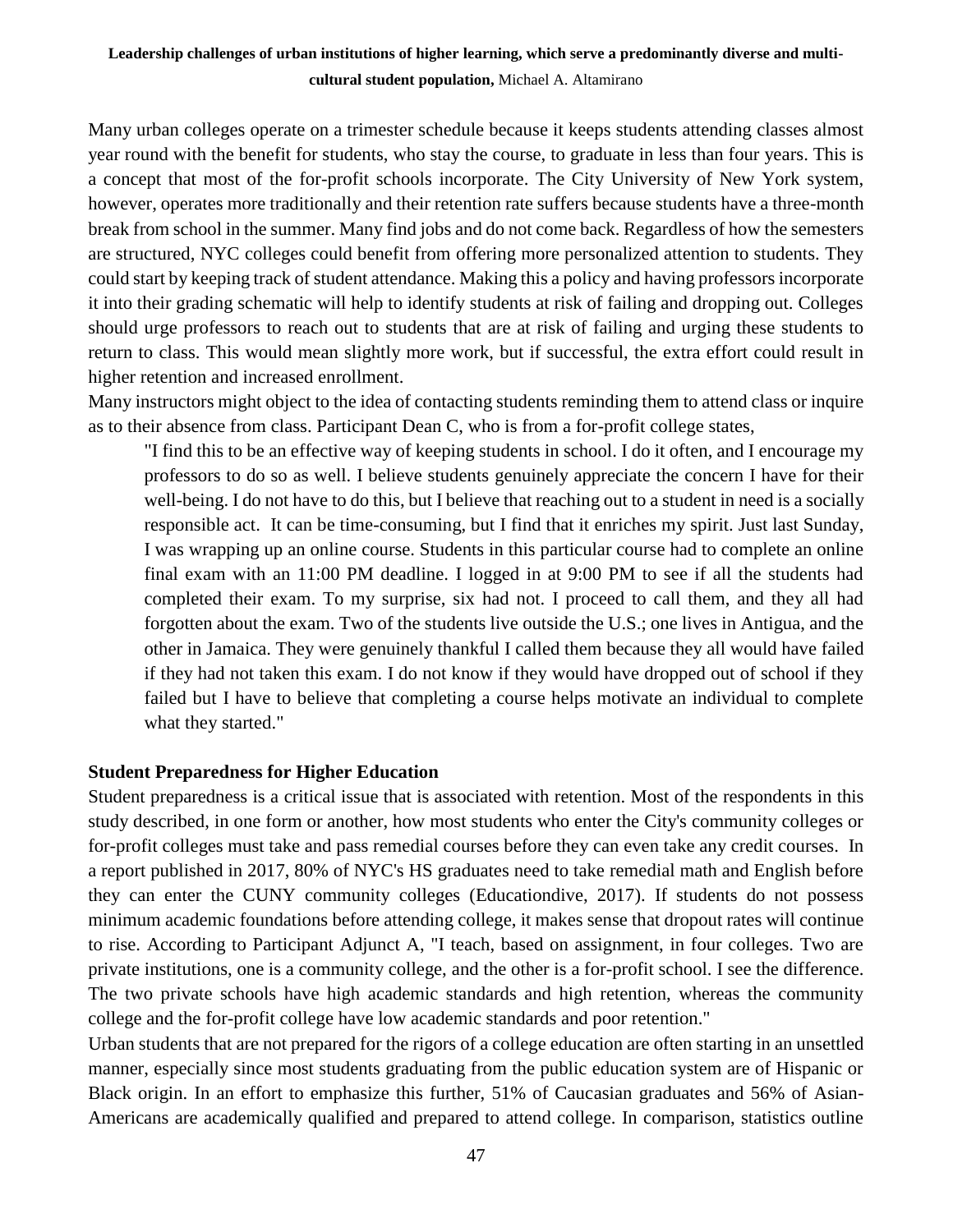how 85% of Hispanics and 87% of black students are not academically prepared to attend college (Otterman, 2011). The difference is evident, and it is startling. The numbers would suggest that most urban students raised in an urban environment are at an educational disadvantage. It should be the responsibility of every stakeholder in urban communities to help improve these numbers. Unfortunately, it is hard to break free from cultural restraints. One could safely suggest that Hispanic and Black parents want the best for their children, but unfortunately, they cannot provide the academic mentoring their children need because many lack familiarity with higher educational culture. According to Student Participant B,

"My educational journey was difficult. My mom and everyone I knew from her generation were blue-collar workers with no more than an eighth-grade education. The fact that I was able to graduate high school was a major accomplishment in my family's eyes. As well intended as my mom was, she could not relate nor guide me in my journey. I became a statistic shortly after graduating high school and going to college. It is not that I found college academically challenging, it is that I had too much freedom and I failed to balance school and personal life. As I failed, it became quite evident that I did not have an effective support system. I eventually found my way and went back to school."

## **Recommendations**

Local municipalities could start a program, with local colleges, which offer incentives to students who attend urban colleges after graduating high school. The colleges can get more involved in the high schools by teaching entry-level courses that offer the students college credits. Alternatively, since 80% of local students are entering college and taking non-credit remedial courses, the colleges could offer these courses at the HS level. These courses could serve in familiarizing the student to a college expectation experience. Students will enter college with an idea of what their outlooks as students may be. When they eventually enroll into a local college, it will feel like the student is starting their second semester and that statistically improves the student's chances of staying in college (Blekic, Carpenter, & Cao, 2017).

Another recommendation may seem radical, but there should be a way to evaluate the performance of high school guidance counselors based on the college graduation rate of students under their advisement. This would improve their involvement and the quality of advice urban students receive. Counselors could address a wide array of topics such as homesickness, and college expectations. Counselors can work off a checklist that would guide their discussions with students. An important part of the advising should be on financial counseling. To do this effectively, counselors could undergo a certification training beforehand in an effort to ensure proper college advising.

## **Technology**

All of the respondents had comments about technology. They all agree that modern classrooms should have large monitors connected to computers to share videos and make power point presentations. Respondents from the New York City area were in agreement that colleges are starting to provide this, but most feel that the technology becomes outdated fast and institutions are slow to react. Another interesting issue regarding technology is smartphone use in classrooms. All respondents assert it is hard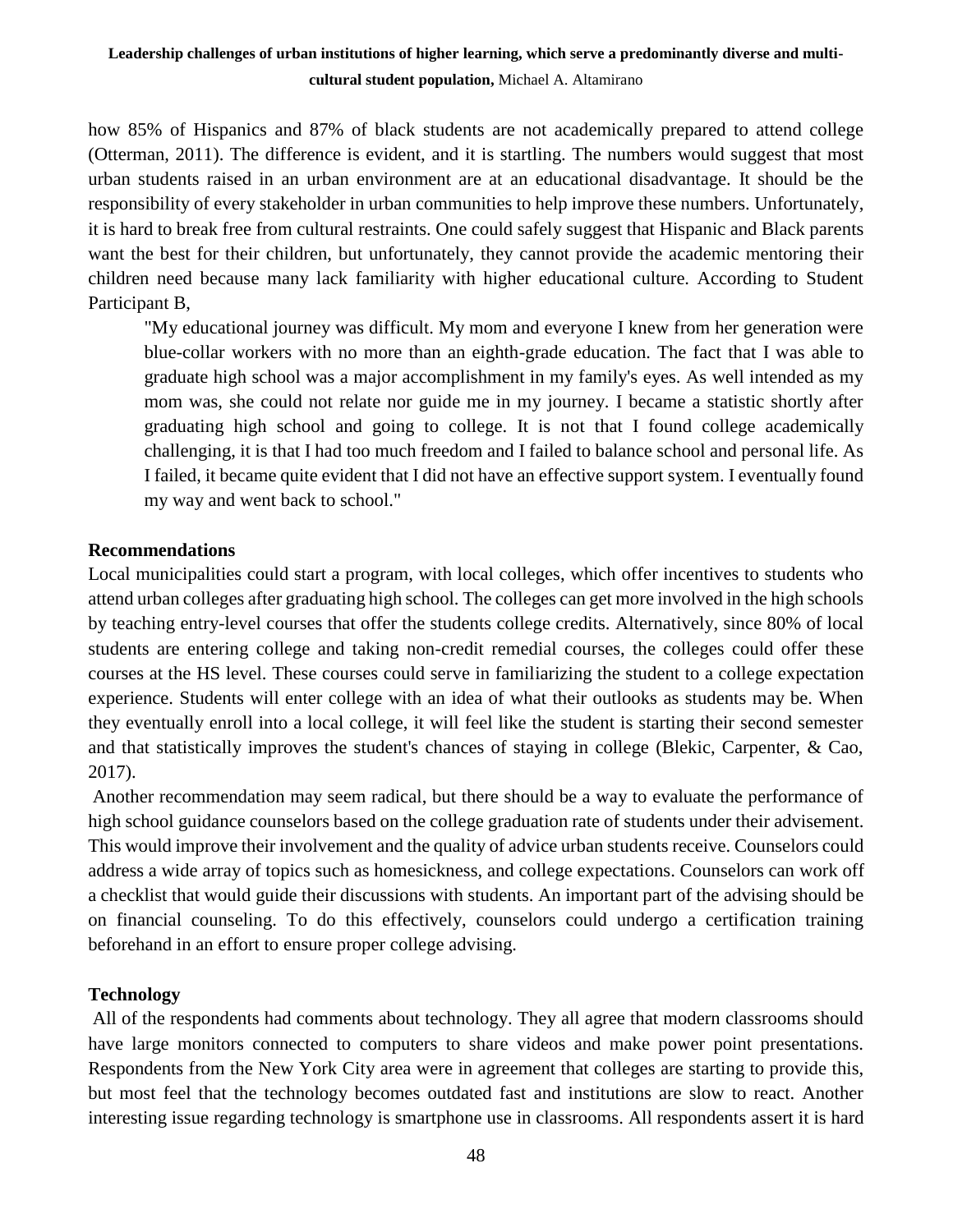to control and some even describe how students seem to be addicted to its usage like a drug. According to Participant Professor A,

"As an instructor, I am bothered by the prevalence of smartphones. I know first-hand how distracting smartphone use is in a classroom. It is hard to police because even if you ask students to put their phones away they then take out their tablets or laptop computers. This is unlike anything I have ever experienced, I believe that technology, and how it is used is a serious problem that needs discussion."

Participant Professor B added,

"I have also been wrapping up the semester courses I teach. This is usually when students present their final presentations. Every time a group would show a video as part of their final project presentation, the video would freeze because of buffering issues. This occurred 100% of the time on three campuses. This may not seem like a big deal, but I consider this a reflection of technology and it its use at two different colleges. It is mandatory for colleges to catch up with evolving technology. I am no expert but the very least any college can provide its students, faculty, and staff is reliable technology."

Technology also brings up the issue of what can only be described as "distracted students". Modern students seem to spend most of their time using their smartphone. Apart from talking, students are using their phones now for listening to music, texting, social media, and internet access. It seems lately people walk around like zombies with their faces buried in their phones. People in the U.S.A. are all living in an age where information is immediate, social and otherwise. This issue transcends into a classroom and can potentially distract an individual from learning (Felisoni & Godoi, 2018). Fifteen years ago, this was a non-issue. Now it has become an unpopular topic of discussion when professors bring up the subject of phone-usage to students during class. Many professors are now writing smartphone policies into their course outlines.

#### **Recommendations**

It was not long ago that modern technology in a classroom consisted of an overhead projector. In 2019, institutions of higher learning try to adapt to current technology but the technology colleges adopt become outdated quickly. According to Participant Student B, "Wi-Fi in school will often work slowly and the computers hard-wired into classrooms are often outdated and have slow internet access." Technical issues often hinder instructor and student presentations. Participant Dean C states, "I suspect the reason this is happening is that colleges do not manage this aspect of learning as other industries do. Other industries invest time and money ensuring that organizational technology is current to technological standards."

All colleges have an IT department, and these departments spend much of their time reacting to and fixing technical problems, rather than improving infrastructure. This is a fulltime endeavor. Participant Dean B adds,

"I suggest that schools look upon IT as a way of creating a competitive advantage regarding student learning. As technology evolves, technological infrastructure divisions often strain to meet the demands of students, faculty, and staff. Everyone connects to the internet in school.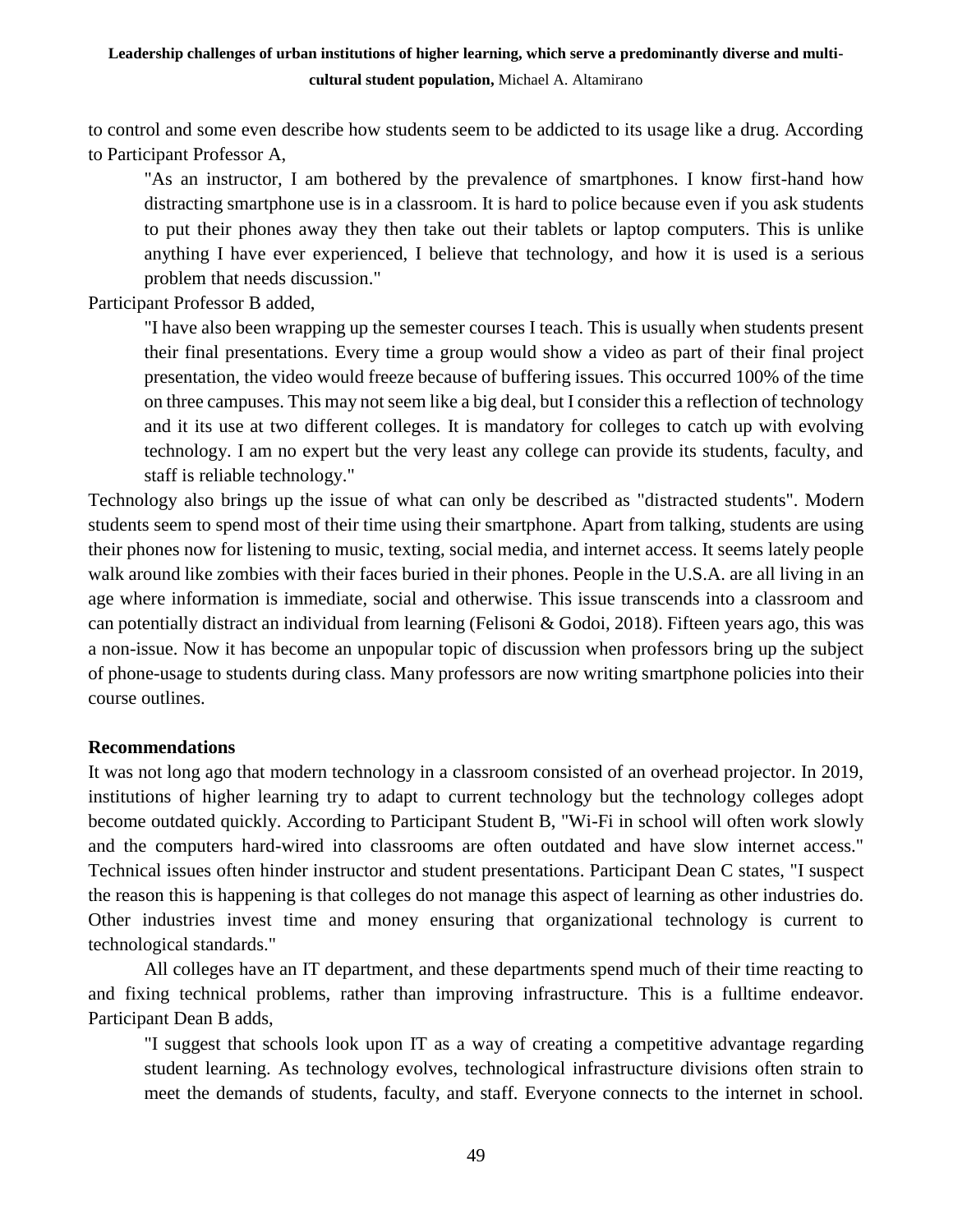Whether it is through their smart phones, tablets, or laptops, thousands of people can connect to their campus Wi-Fi at any given time. This is not just an inner-city college issue."

Colleges have to update their technology regularly. More and more students are using their mobile devices to access the school's website and learning sites. According to an article by Noel Levitz (2013):

"In response to the rising use of mobile devices among high school students, more than one-third of four-year colleges and universities nationally now have mobile-optimized Web sites. Specifically, 39 percent of four-year public universities and 35 percent of four-year private colleges now have a Web site that is optimized for mobile browsing. The study also found these figures are set to double within the next year, as at least half of the study's respondents that are currently without mobile-optimized sites reported they were preparing to launch one by spring 2014".

Colleges are starting to understand the implications of having up-to-date technology, but a buy-in of 100% of the institutions could only happen if these institutions are committed to updating technology on a regular basis. A major issue with this solution is the cost factor. Colleges must understand that investing in technology would make their institutions more modern and marketable.

Regarding the issue brought up by the respondents of this study pertaining to the distraction of mobile devices, there is uniform concern. This is an issue of concern because it permeates into every classroom. According to a poll conducted by Zeitlinger, 176 million people reported being addicted to their mobile device (2014).

"(Teens) are not just accustomed to mobile, they expect their mobile device to handle nearly every type of task and communication," Flurry said in its report… "The same is true for college students who are noticeably avid users of messaging and gaming apps. They have just entered the workforce, are predominantly single and are likely out and about more often than older and younger segments."

One recommendation for controlling this distraction on a classroom level is to prohibit its use. This policy should be included in a professor's course outline, and the instructor should discuss the implications of its use openly at the start of every semester. An open dialogue is a great opportunity for students to voice their concerns and for instructors to reiterate the virtue of uninterrupted learning. The administration of colleges should encourage all instructors to cooperate with spreading this message. What is most important is the creation of a culture that supports technology but not to the point that it distracts in-class learning. Currently, there is a growing uncontrolled sub-culture in many higher learning environments regarding smartphone use (Targamadze & Bulajeva, 2018). There are not enough studies on this subject but the numbers are growing. It would be interesting to understand if excessive smartphone use has an effect on cognitive learning. Technology in the classroom is essential but only if it enhances learning, not hinders it. Until more studies can demonstrate otherwise, it is best to avoid the mobile devices by creating a policy against its use in the classroom.

## **Gainful Employment**

Gainful employment is a measure of college graduates who obtain employment after completing a degree. During the last presidential administration, the federal government measured college and university success in this category and scrutinized those institutions that performed poorly at it. This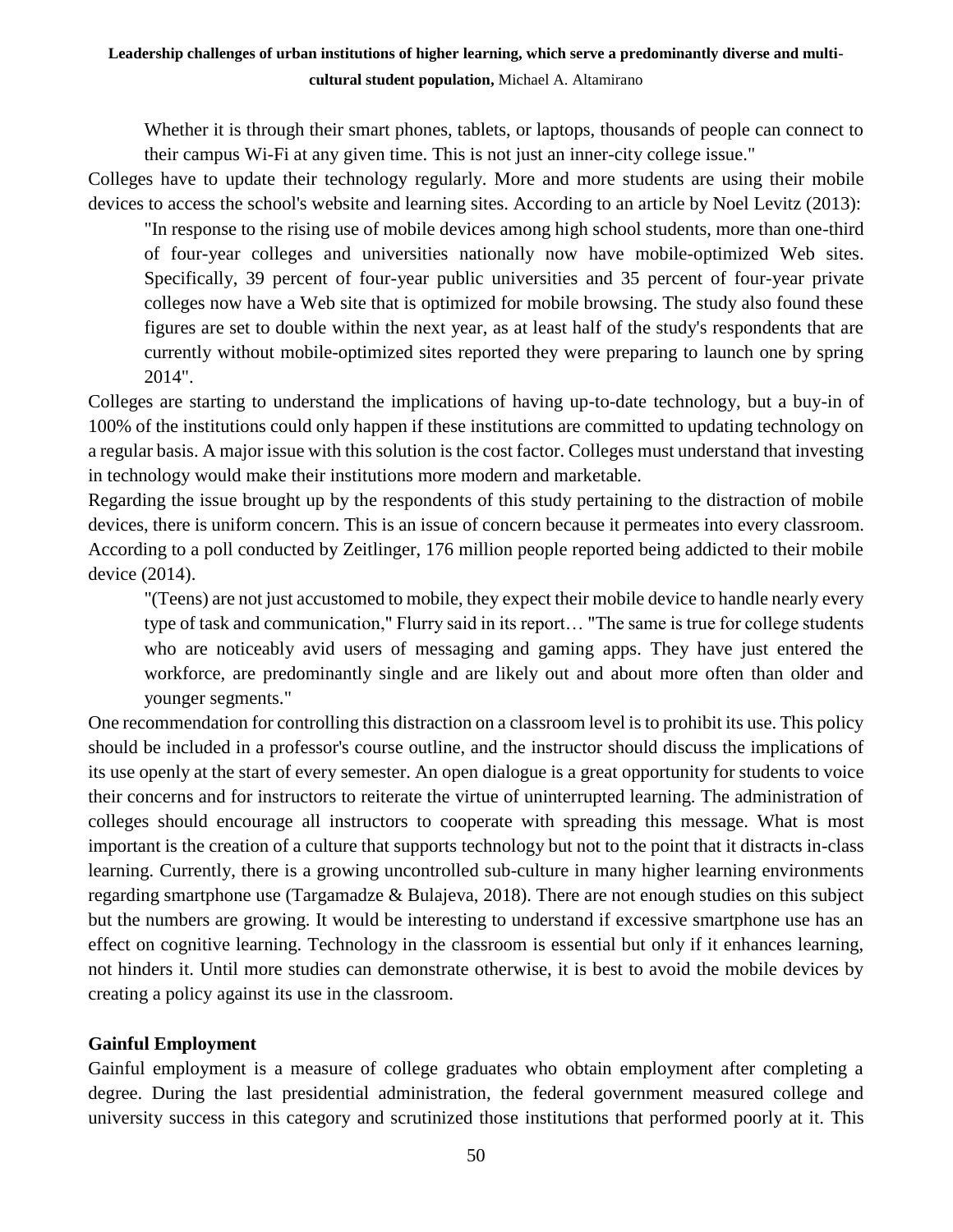brought much attention to for-profit schools that serve many urban communities, charge high tuition, and have a high number of graduates who cannot find work. This was partly because the job economy at the time was poor and many of these schools were not offering the quality education offered by schools that are more traditional. In fact, a graduate sued one for-profit college in 2009 because she claimed the school did not do an adequate job of helping her find gainful employment after she graduated (CNN, 2009). It is important to note that the suit was thrown out of the judicial system because it lacked merit but not before it caught the attention of the federal government. The current presidential administration does not hold colleges accountable for gainful employment rates after graduation but with a new presidential election less than two years away, this issue may resurface again.

If we consider college education training for the future, then students should expect to be employable after graduation and in turn, the institution, which grants these degrees, will assist them in finding a job. When this happens successfully, everyone involved wins. As stewards of education, universities then fulfill a basic obligation of providing a higher education degree and the students in turn, become productive members of society through gainful employment.

According to Participant Professor A, "I believe that students will eventually fair better in life with a college degree than without one. There will always be a connection between wealth and education. I am sure it is tough to find a good paying job upon graduation." In a press briefing on July 27, 2013, William C. Dudley, Chairman and Chief Executive Officer of the Federal Reserve Bank of New York, said the following:

"It is important for us to undertake this kind of analysis because, as we'll show, newly minted graduates always take some time to transition into the labor market and find jobs that utilize their education. And young people with college degrees still fare far better than those without. At the same time, with the sluggish jobs recovery from the recession, it's clear that the transition of recent graduates into the labor market is taking longer, and they've experienced higher unemployment and higher underemployment than in years past. Still, while times have gotten tougher for recent graduates, we shouldn't be too hasty in concluding that getting a college education won't help people find good jobs." (2013)

#### **Recommendations**

One recommendation to solving the gainful employment issue is to improve the career services department of most colleges. This would help greatly but the classroom experience can also help gainful employment. Colleges in the urban communities can benefit greatly from hiring instructors that have similar backgrounds or can culturally relate to their students. Multiethnic differences are a cultural and communication gap in the higher education landscape (Magaldi, Conway, & Trub, 2018). Students are already entering urban colleges with the statistical likelihood they will fail. If they do graduate, they do so without any experience or skills, just an education. The conscience hiring of instructors from similar backgrounds could serve as positive role models for students. They can relate to these instructors' personal experience, and in turn, these instructors serve as influential role models to their students. Student participant B described the experience meeting an accomplished instructor from a similar area of Jersey City, New Jersey than him. The participant gave an account of how meeting an instructor with a similar background was inspiring and made the course interesting. Participant Professor C added, "I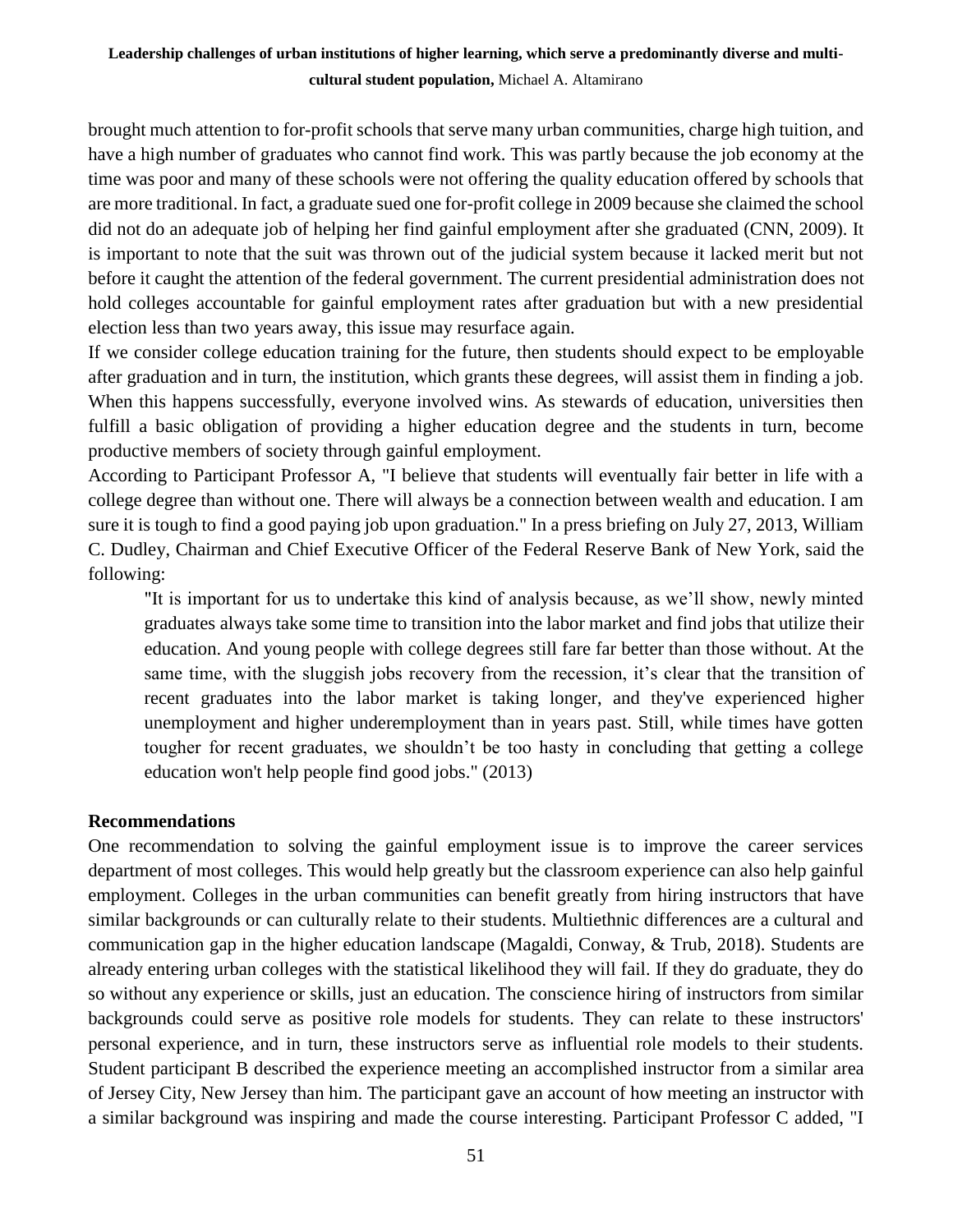am from the same neighborhood many of my students are from. I can relate to their unique challenges." The same participant appeared to get very emotional during the interview and went on to say,

"In the fourteen years, I have been serving as an adjunct, I have advised five former students through graduate school, career, and eventually in the role of graduate instructor. Four are from the New York City area and one is from Ghana. they all entered college with much uncertainty and have found success through education, commitment, and hard work. I connect with them often, and we discuss all issues relating to economic background, residential location, and education. We agree that students need role models they can relate to and trust. When I hear "I can't," I see an opportunity to look students in the eye and say, "yes you can." This resonates and drives home the point of believing in oneself."

It makes sense to hire more instructors who share similar backgrounds as most of their students. Instructors should be willing to teach life lessons as well as curriculum driven lessons (Loera, Rueda, & Oh, 2015). Instructors should be able to share their own experience in order to give students an idea of what they can expect in the real world. Students benefit from these lessons as they move into the job market. Colleges benefit by graduating committed alumni that are able to find gainful employment and career success because of lessons learned inside a classroom taught by instructors that helped students believe in their abilities.

Another further recommendation is to revisit the career service office, which exists in all colleges, and consider a different way of conducting business. Like technology, the employment landscape has changed dramatically in the last twenty years. Employers, more than ever, currently seek leadership attributes in potential candidates. In an article by Laura M. Colarusso (2014), she articulates how some universities are offering programs that help fill the skills gap between education and gainful employment.

"'You can sit in a room and learn economic theory from a professor or a textbook, but at the end of the day, it's still just theory,' said Wei, who now works as a data analyst, 'they don't teach you how to apply that theory. The Tuck School of Business at Dartmouth offers a similar month long program in the summers for \$10,000 and is expanding it to December. Harvard Business School just started a \$1,500 online course to teach undergraduates elsewhere 'the fundamentals of business thinking.'"

These are great ideas, unfortunately because of financial concerns; these programs do not target many urban students.

A recommendation here would be that career service offices start developing programs to offer additional job skills training, free of charge to students graduating from their institutions. A seminar on leadership would certainly help students bridge this gap. This seminar should include orientation on the following:

- Emotional intelligence that includes communication, verbal, written and listening
- Technological cannot assume all students are computer savvy because they know social media. Must make sure they know computer technology for business
- Change management This is a concept many new employees have trouble grasping
- $\bullet$  Ethics a good review of this is necessary and important is always useful
- Conflict resolution conflict in any business is often inevitable. Understand the causes of conflict and ways to resolve is important to any professional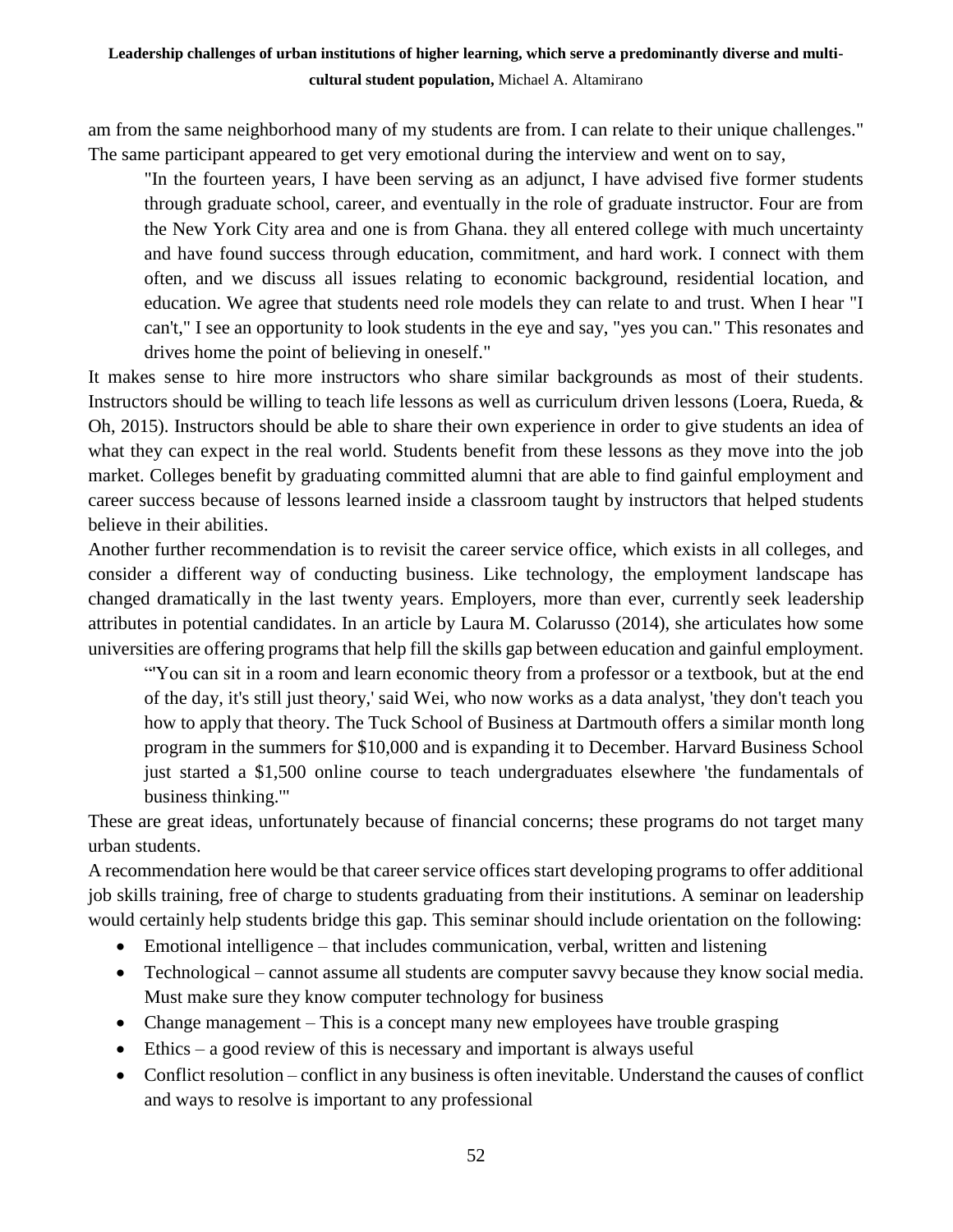Offering seminars, free of charge, could potentially be self-sustaining while creating more employment opportunities for graduates. This measurable success would be recognized by the Unites States Department of Education, and qualify the institutions for more government aid, as outlined by the current government administration.

Counsellors, in most career offices, should have the skills to facilitate such a seminar but if not, there is a pool of deans and instructors to pull from. In fact, academic deans should be involved in the creation of such seminars to ensure academic uniformity in concepts taught. In the end, gainful employment is an issue that affects the actual students most of all. Colleges have an ethical obligation to offer career assistance. These offices cannot continue to run as they did 25 years ago. Businesses have evolved, so should the potential job applicant and the offices that assist them

#### **Conclusion**

Higher education is a highly imperfect industry shaped with perfect intentions. Urban higher education is challenging because of the complex nature of the students and the industry's organizational processes. The issues uncovered in this research serve to add to the discussion on this topic, while proposing ideas for further research.

Leadership carries with it many challenges. For institutions immersed within urban communities, there is the challenge of bridging the gaps of social-culture, communication, technology, and economics. Doing so requires a heightened sense of familiarity and wisdom regarding the population of students they serve. The barriers that exist for these students are systematically created by systems that shape behavior from early childhood to adulthood. There is opportunity for leaders to transform the lives of an underrepresented community of students that are deserving of a chance to succeed. Ideally, institutions of higher learning exist to educate and serve. This service should resound for a lifetime. Students from urban communities are then given the opportunity to lead, give back, and model successful behavior that has the ability to change the paradigm of under-representation.

#### **References**

- The College Board. (2016). *Big Future*. Retrieved from https://bigfuture.collegeboard.org/collegeuniversity-search/monroe-college#
- Blekic, M., Carpenter, R., & Cao, Y. (2017). Continuing and Transfer Students: Exploring Retention and Second-Year Success. *Journal of College Student Retention:Research, Theory, and Practice*.
- Alumna Sues College Because She Hasn't Found a Job. *CNN.com*. (2009). Retrieved from http://www.cnn.com/2009/us/08/03/new.york.jobless.graduate/
- Colarusso, L. M. (2014, July 8). Students are Paying Extra for Business Skills They Say They Haven't Learned on Campus. *The Hechinger Report*. Retrieved from http://hechingerreport.org/content/students-paying-extra-business-skills-say-havent- learnedcampus\_16334/
- Dudley, W. C. (2013, June 27). Are Recent College Graduates Finding Good Jobs? *Federal Reserve Bank of New York*. Retrieved from https://www.newyorkfed.org/newsevents/speeches/2013/dud130627.html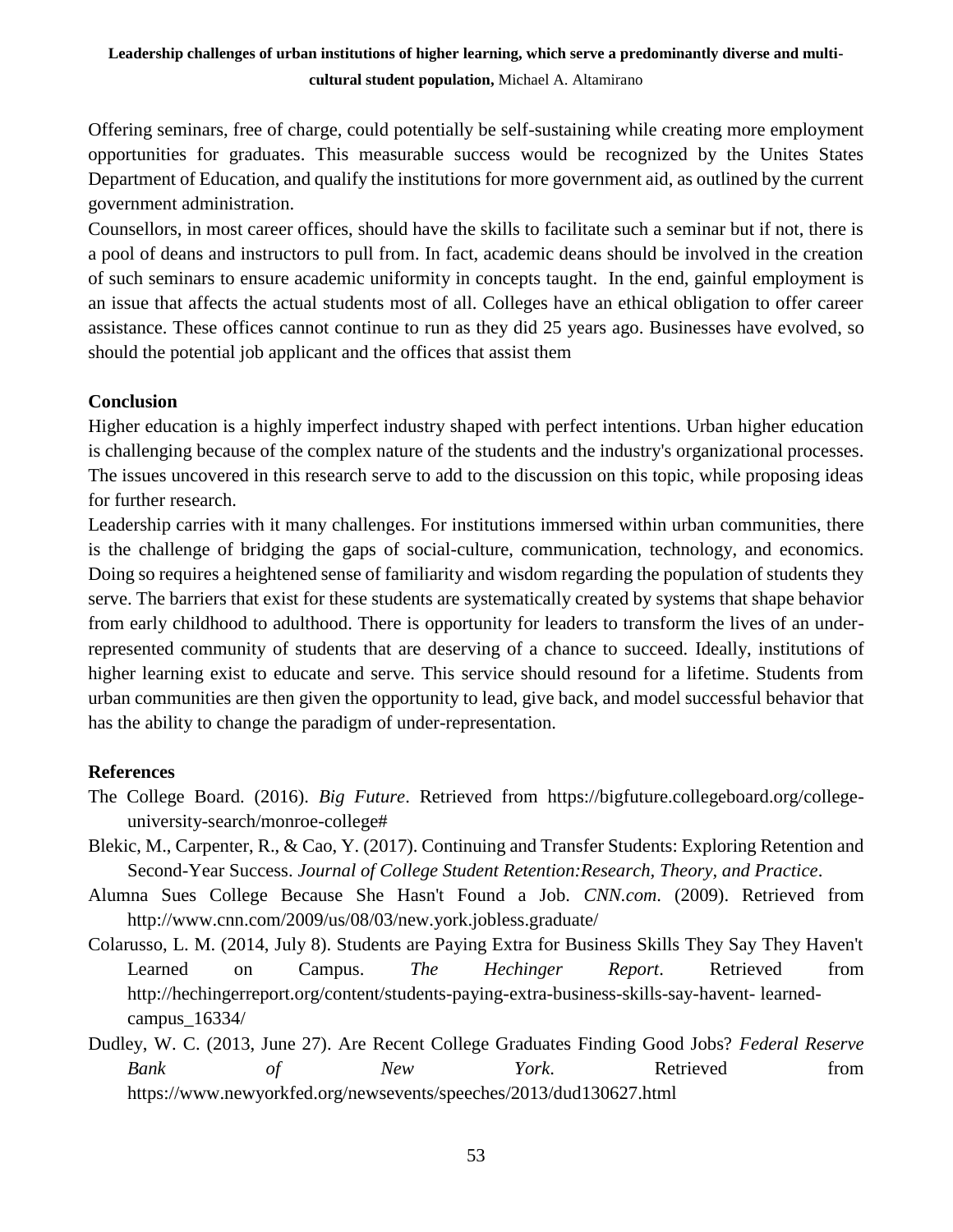- Dynarski, S., & Scott-Clayton, J. (2013). Financial Aid Policy: Lessons from Research. *National Bureau of Economic Research, 23*(1), 67-91.
- CUNY Leaders: 80% of Freshmen Need Remediation, Fewer than Half Return. (2017). *Educationdive*. Retrieved from https://www.educationdive.com/news/cuny-leaders-80-of-freshmen-needremediation-fewer-than-half-return/438579/
- Felisoni, D. D., & Godoi, A. S. (2018, February). Cell Phone Usage And Academic Performance: An Experiment. Journal of Computers and Education. *Journal of Computers and Education, 117*, 175- 187.
- Kolenovic, Z., Linderman, D., & Karp, M. M. (2012). Improving Student Retention and Graduation via Comprehensive Supports: Two- and Three-Year Outcomes from CUNYs Accelerated Study in Associate Programs (ASAP). *Community College Review, 41*(4), 271-291. Retrieved from http://www1.cuny.edu/sites/asap/wp-

content/uploads/sites/8/2015/04/kolenovic\_linderman\_karp\_ccr\_2013\_improving\_student\_outco mes\_print\_version.pdf

- Levitz, R. N. (2013). College E-Recruiting Strategies: Is Your Campus Keeping up With Technology? *Education Insights*. Retrieved from https://www.ruffalonl.com/college-e-recruiting-strategies/
- Loera, G., Rueda, R., & Oh, Y. J. (2018). Learning and Motivational Characteristics of Urban Latino High School Youth. *Journal of Urban Education, 53*(7), 875-898.
- Magaldi, D., Conway, T., & Trub, L. (2018). I Am Here for a Reason: Minority Teachers Bridging Many Divides in Urban Education. *Journal of Race Ethnicity and Education, 21*(3), 306-318.
- Mah, J. (2013). Looking for Solutions to Rising Education Costs. *The State Press, Arizona State University*. Retrieved from http://www.statepress.com/2013/10/20/looking-for-solutions-to-risingeducation-costs/
- *NCHEMS Information Center for Higher Education Policy Making*. (2014). Retrieved from http://www.higheredinfo.org/dbrowser/index.php?measure=92
- Otterman, S. (2011, June 14). College-Readiness Low Among State Graduates, Data Show. *The New York Times*. Retrieved from https://www.nytimes.com/2011/06/15/nyregion/37-of-new-yorkgraduates-meet-college-readiness-standard.html
- Smith, A. (1976). *An Inquiry into the Nature and Causes of the Wealth of Nations*. Oxford, United Kingdom: Oxford University Press.
- StateUniversity.Com (2018, December 4). 7 Reasons Why Students Drop Out of College. *U.S. University Directory*.
- Statista (2018). Value of Debt Owned by Consumers in the United States as of September 2018. *Statista: The Statistics Portal*. Retrieved from https://www.statista.com/statistics/500814/debt-owned-byconsumers-usa-by-type/
- Student Life Research (2016). Student Life. *The University of Michigan*. Retrieved from https://docs.google.com/spreadsheets/d/1mcfum3duzsdijhbcz- \_my0apsgn1de1unecx7r7qi8k/edit#gid=1565511833
- Targamadze, V., & Bulajeva, T. (2018). New Generation Subculture Formation on the Crossing of Real and Virtual Space. *Journal of Multicultural Studies*, 39-56.